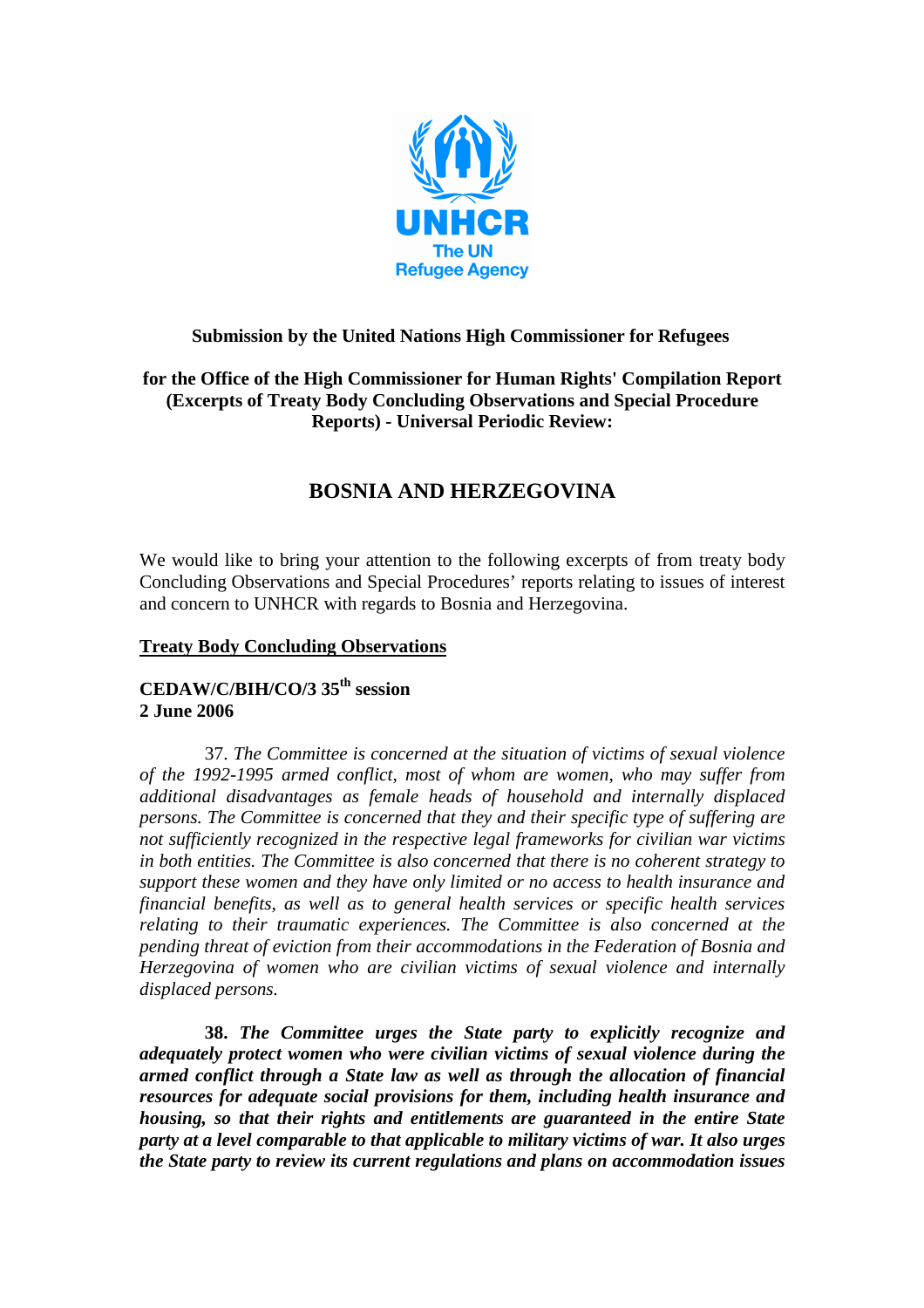#### *for women who are civilian victims of war and displaced persons in order to prevent additional forms of indirect discrimination.*

*39. While noting the efforts of the Gender Equality Agency in mainstreaming gender perspectives into the midterm development strategy for poverty reduction, the Committee remains concerned that there are groups of women, mainly those who are single heads of household, elderly women, internally displaced women, returnees, disabled women and minority women, including Roma women, who are particularly adversely affected by poverty.* 

*40. The Committee requests the State party to ensure that all national poverty alleviation programmes developed through the midterm development strategy for poverty reduction and implemented by the relevant ministries fully benefit women, in particular marginalized groups of women, according to their needs and circumstances, and to provide in its next periodic report information on the results of the measures taken.* 

## **CCPR/C/BIH/CO/1 88th session 22 November 2006**

20. The Committee notes with concern that, despite the return of housing units to their pre-armed conflict owners and the allocation of significant funds to the reconstruction of demolished housing units, many refugees and internally displaced persons (IDPs) have still not returned to their pre-armed conflict places of residence or have left again after having returned there. (art. 12)

**The State party should increase its efforts to create the necessary conditions for sustainable returns, i.e. by combating discrimination against minority returnees, ensuring the social re-integration of returnees and their equal access to employment, education, and social and public services, such as water and electricity, and by further de-mining areas with significant returnee populations.** 

21. The Committee is concerned about the poor conditions in collective centres housing some 7,000 IDPs, many of whom belong to ethnic minority or other vulnerable groups. (arts. 17 and 26)

## **The State party should proceed with the phasing-out of collective centres for IDPs and provide adequate alternative housing to the residents of such centres.**

22. The Committee is concerned about the frequent failure of health institutions to issue birth certificates for Roma children whose parents have no health insurance or other means to pay hospital fees, although this documentation is necessary for registering a child with the public authorities and for the child's access to basic rights such as health insurance and education. (arts. 16 and 24(2))

**The State party should remove administrative obstacles and fees in order to ensure that all Roma are provided with personal documents, including birth certificates, which are necessary for them to have access to health insurance, social security, education and other basic rights.**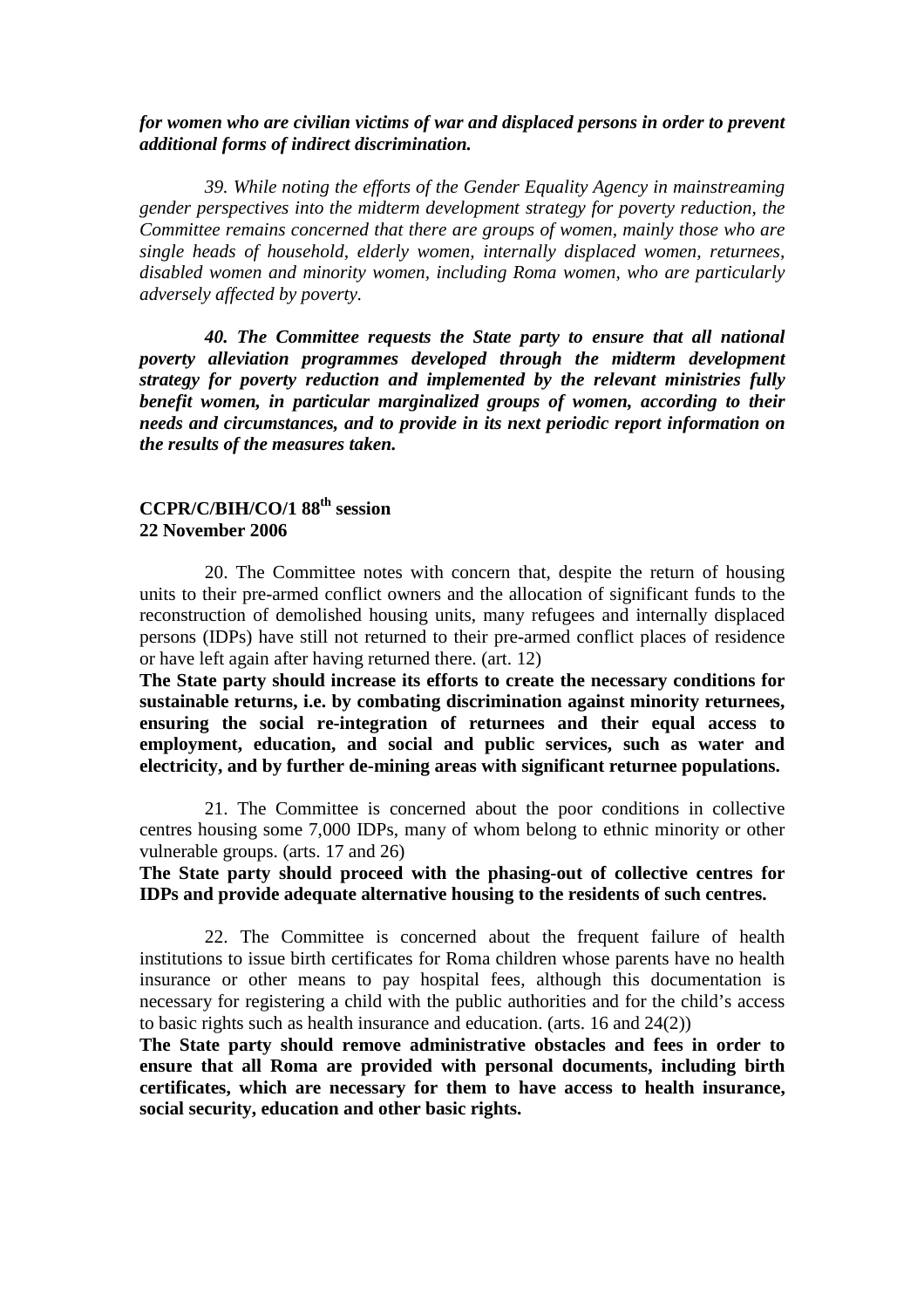## **CERD/C/BIH/CO/6 68th session 11 April 2006**

21. The Committee notes that although pension benefits are significantly higher in the Federation than in the Republika Srpska, pensioners who previously received their pensions in the Federation, but who were internally displaced to the Republika Srpska, continue to receive pensions from the Republika Srpska Pension Fund upon their return to the Federation. Furthermore, most internally displaced persons returning to their pre-armed conflict Entity of residence keep their health insurance status in the Entity where they resided while displaced because of complicated registration procedures and fear of discrimination in the places of their pre-armed conflict residence, despite the significant financial burdens imposed on them by virtue of having to commute between Entities to receive treatment or, alternatively, to bear the full costs of health services in the Entity to which they have returned (Art. 5 (e) (iv).

**The Committee requests that the State party ensure that pension and health care benefits are provided on a non-discriminatory basis, without regard to ethnicity, especially where minority returnees are involved. The Committee further recommends that the State party review the deployment of its pension benefits and health care services and, for the time being, implement the Inter-Entity Agreement on health care.** 

## **CESCR E/C.12/BIH/CO/1 35th session 24 January 2006**

23. The Committee is deeply concerned about the extent of poverty in the State party, especially in rural areas and among the following individuals and groups, namely internally displaced persons, minority returnees, families headed by single parents, victims of sexual violence suffered during the armed conflict, children without parental care, older persons, pensioners, persons with disabilities, the Roma people and members of other ethnic minorities, whose specific needs are not sufficiently addressed in the Mid-Term Development Strategy for 2004-2007.

24. The Committee is concerned about the absence at the State level of a housing law and of a national housing strategy to address the housing needs of the population. The Committee is also concerned about the lack of social housing units, especially for the low-income and disadvantaged and marginalized groups.

# **CRC/C/15/Add.260 39th session 21 September 2005**

57. *The Committee is concerned that there exists extensive discrimination regarding access to education by ethnic and/or national minorities, especially Roma (only 33 per cent of whom attend primary school). Furthermore, the Committee is concerned that other marginalized groups of children, including refugees and returnees and children with disabilities face difficulties of access to schooling.*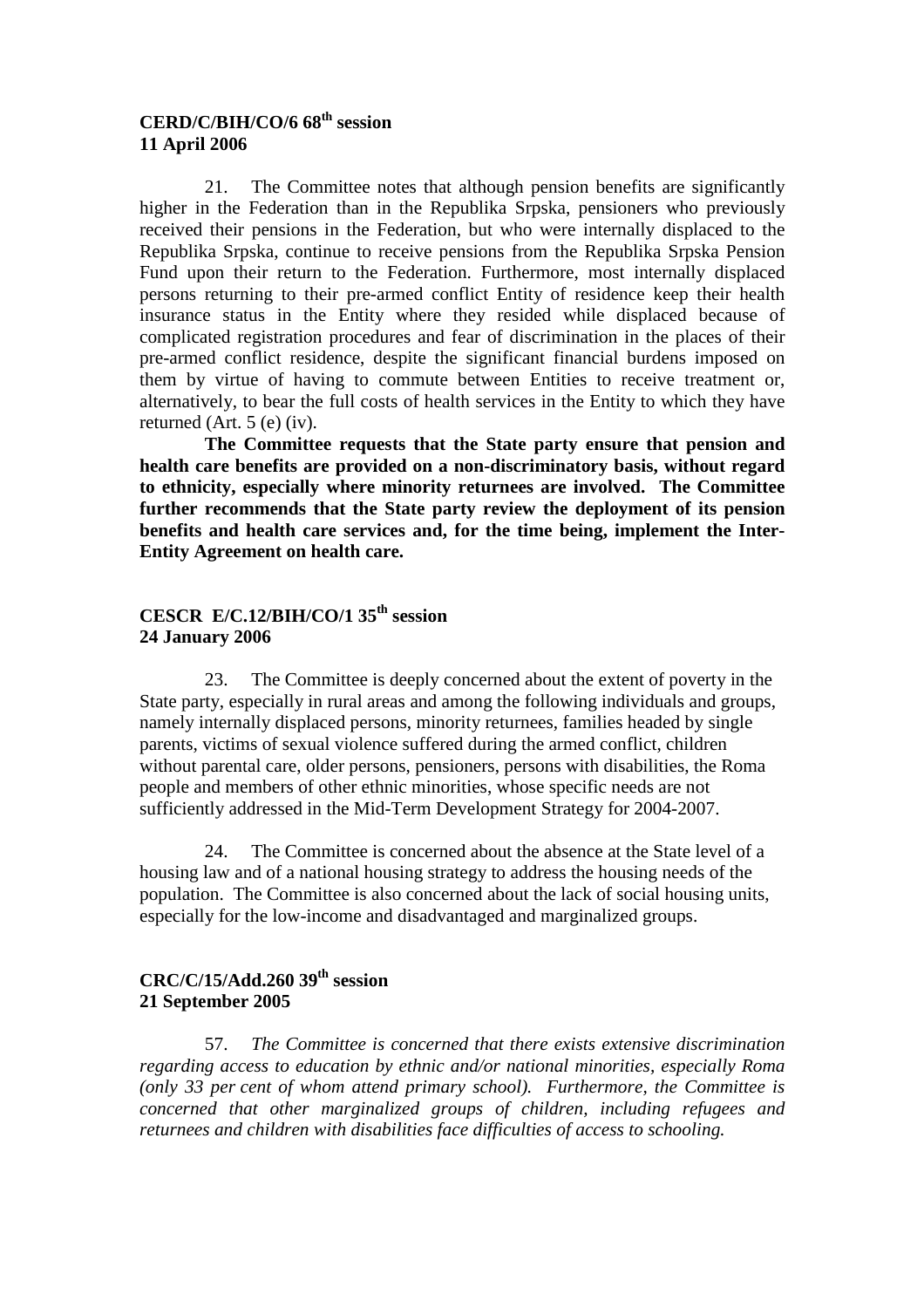61. *While the Committee welcomes the 1998 Law on Displaced Persons, Refugees and Returnees in the Republika Srpska - regulating the status, rights and duties of displaced persons, refugees and returnees as well as their reintegration in the society - it is concerned that no comprehensive programme has been initiated at the national level in this respect. The Committee is also concerned that refugee and displaced children are accommodated together with adults in "collective centres" and that collective centres often accommodate not only children but also chronically ill persons.*

#### **62.** *The Committee recommends that the State party:*

*(a) Continue its efforts aimed at the safe return of displaced and refugee children and their parents and prevent, as much as possible, violent attacks against returnees and displaced persons and/or their property;* 

*(b) Address the special needs and rights of displaced and refugee children, and in particular to ensure proper accommodation arrangements for these children as well as social and professional reintegration of their parents;* 

*…* 

*(d) Look into the issue of children whose parents are asylum-seekers, temporarily admitted persons or recognized refugees, when neither the parents, nor the child are in possession of adequate documentation, and ensure them access to the rights prescribed for these categories of persons;* 

*(e) Continue to seek technical cooperation from UNHCR in this regard.* 

#### **E/CN.4/2006/71/Add.4 29 December 2005**

*.* 

#### **Report of the Representative of the Secretary-General on the human rights of internally displaced persons,Walter Kälin**

54. *The Representative is concerned about the deplorable living conditions of IDPs,especially those belonging to particularly vulnerable groups, such as the elderly without family support, traumatized victims, disabled or sick persons, female-headed households and families of missing persons, witnesses in war crimes investigations and trials, or members of the Roma and other minorities, who still live in collective centres, irregular settlements and other forms of temporary shelter, often experience multiple discrimination and are unlikely to be able to return to their original homes* 

*55. The Representative urges national and local authorities, in collaboration with international agencies and donors, to seek durable solutions for these persons, including the creation of adequate housing and appropriate institutional arrangements such as foster families, social housing projects or homes. He urges the international community and donors to support such projects.* 

*56. Vulnerable groups of IDPs and returnees are particularly affected by human rights violations. These groups include female-headed households, disabled persons, victims of torture and severely traumatized individuals, elderly persons without family support, unaccompanied children, the Roma and other minorities. Multiple discrimination along ethnic, gender, age, class and other lines results in an accumulation of rights deprivation. The Representative recommends to the authorities*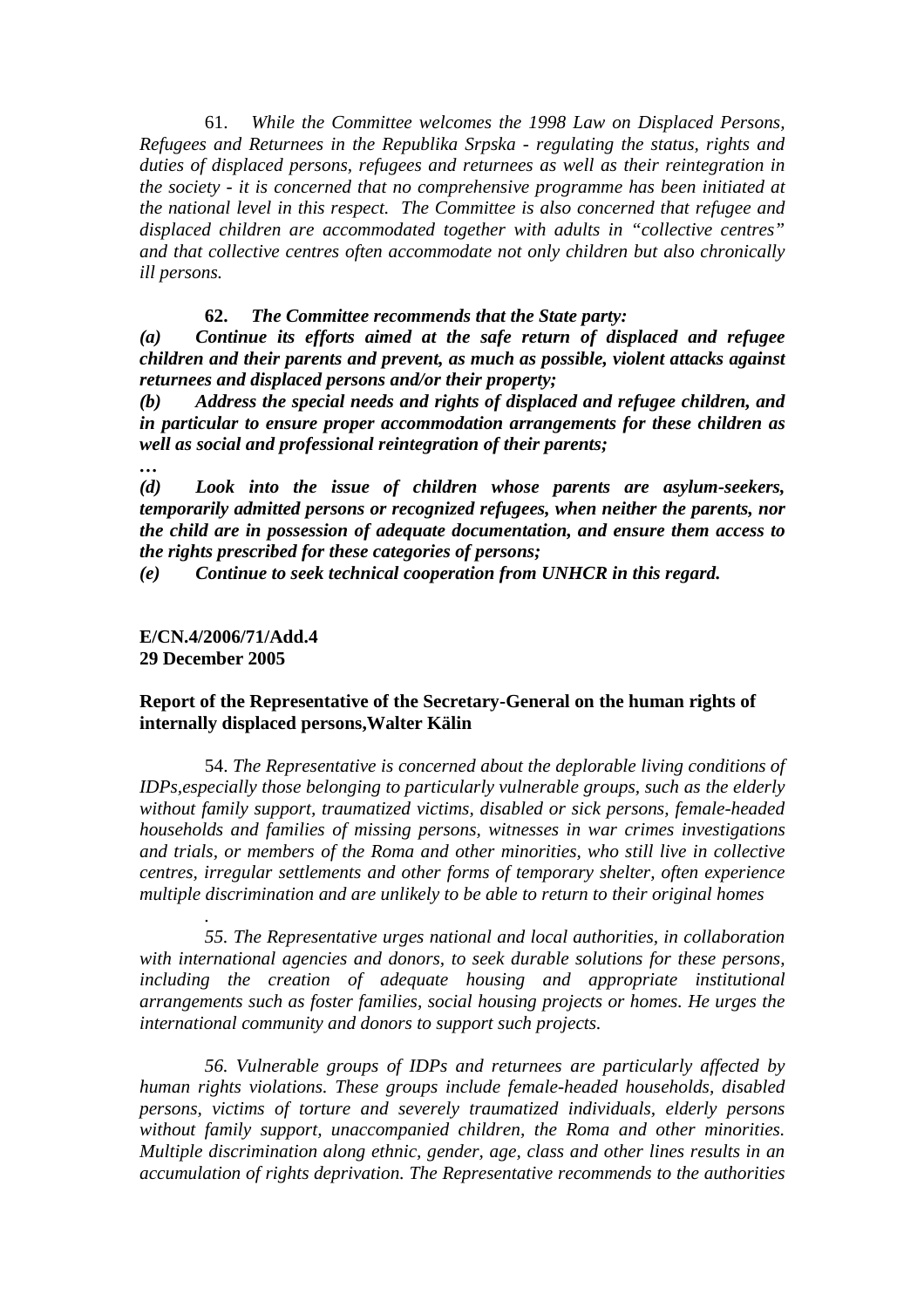*that they mainstream the protection needs of vulnerable groups when formulating all policies and measures affecting them and devise specific measures to find durable solutions. The international community should provide additional durable solutions for vulnerable groups among the displaced and returnees and make sure that their rights are not adversely affected as international aid further diminishes.* 

*57. Sustainable return in Bosnia and Herzegovina is dependent on: (a) ensuring the safety of life and limb of returnees; (b) property repossession and reconstruction of houses; and (c) a political, social and economic environment that respects human rights and addresses the special needs of returnees. While impressive results have already been achieved, many challenges remain. The Representative recommends that all necessary measures be taken to ensure the effective protection of human rights of displaced persons and returnees, including by implementing his recommendations. He calls upon the international community to ensure that assistance programmes entail a transfer of responsibilities and capacities to national and local stakeholders and that during this process the human rights of displaced persons and returnees are mainstreamed into all relevant parts of the administration. The Representative invites the authorities and the international community to establish a mechanism to closely monitor the return situation and its sustainability by using reliable indicators and disaggregated data.* 

*58. Most returnees now enjoy physical security. Concerns remain about the widespread presence of landmines as well as threats against witnesses in war crimes investigations and trials and members of ethnic minority groups. The Representative recommends that the authorities continue, and possibly accelerate, with the support of the international community, the process of mine clearance with a priority on return areas. Law enforcement institutions should take effective measures to ensure that all crimes and acts of violence against IDPs and returnees are properly investigated and prosecuted. A functional witness protection programme should be established.* 

*59. Despite the huge progress made in solving property disputes, restitution of houses and reconstruction of buildings, a considerable number of cases remain to be solved. Vulnerable groups and minorities are disproportionately affected by unsolved cases and deficiencies in infrastructure, and they have difficulties accessing aid for reconstruction and connection to public services. The Representative recommends that the authorities continue, with the support of the international community, the reconstruction process and reconnection of houses to services in a non-discriminatory manner, and examine carefully unsolved cases of property repossession, in particular where members of vulnerable groups are affected.* 

*60. The unwillingness of local authorities to sufficiently respect, protect and fulfil the human rights of returnees, in particular their economic and social rights, continues to pose a major obstacle to sustainable return. These obstacles often originate in widespread and persistent discrimination along ethnic lines which still penetrates all spheres of public and private life in many regions of the country. Despite recent efforts, non-harmonized laws and regulations at different levels remain and have also hampered return and integration. The Representative recommends that existing legislation be reviewed at all levels in the light of human rights provisions relevant to IDPs and returnees, with support from the international community. A comprehensive policy of non-discrimination, possibly designed with the assistance of*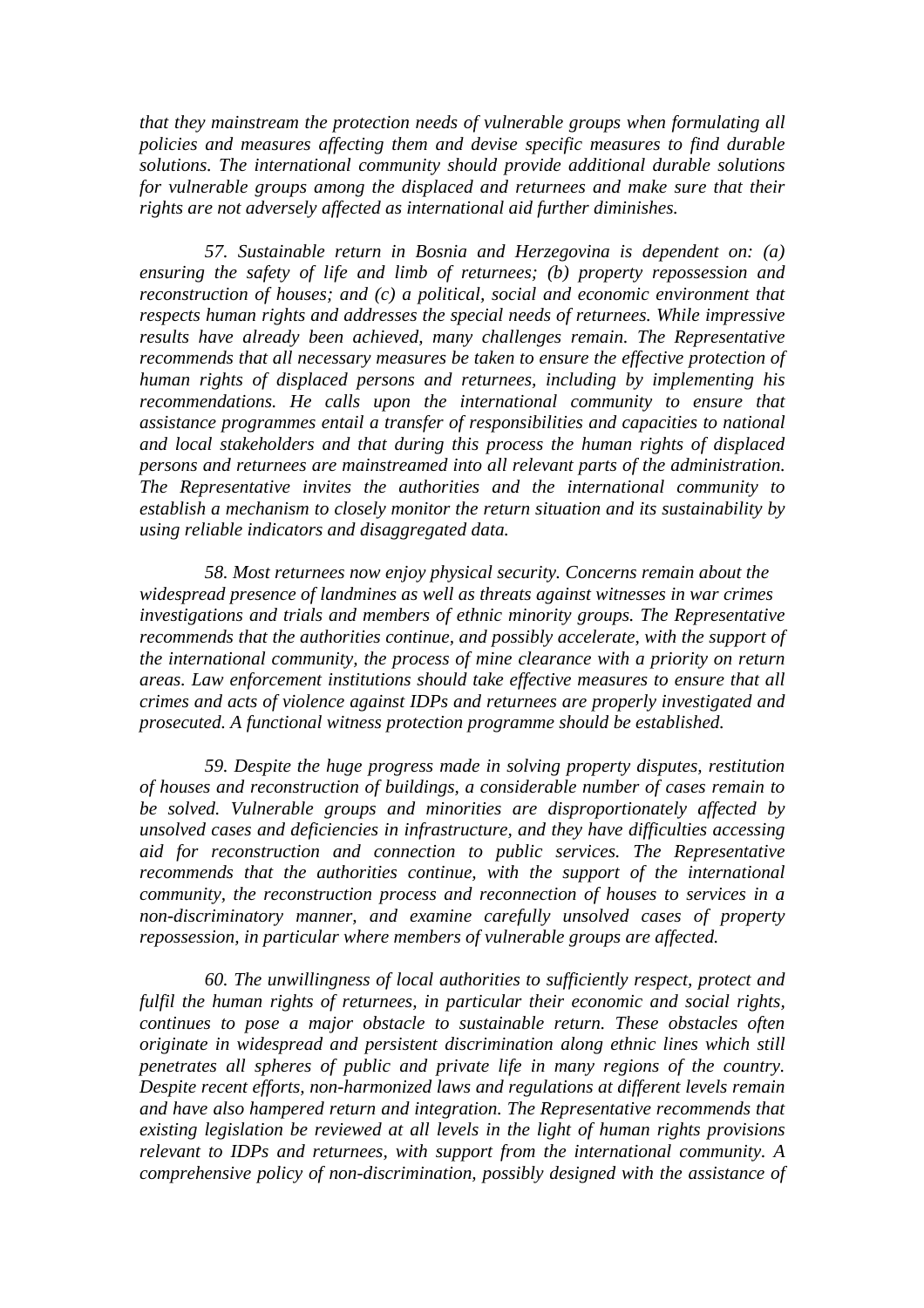*the international community, should be adopted to address discrimination in all spheres, particularly education, health, social protection, employment, access to justice, public participation and the media. It should include legislative measures as well as effective mechanisms for redress and compensation, a system monitoring the situation of vulnerable groups, codes of conduct and public campaigns. The participation of all sectors of society, including the private sector, would be essential for the successful implementation of the policy. Legislation should be harmonized and simplified, especially in the areas of pensions and employment, access to health, education, the use of symbols in public institutions and the recognition of the status of civilian victim of war. Human rights training, including on the Guiding Principles on Internal Displacement, should be provided to officials of the Ministry for Human Rights and Refugees and their counterparts in the entities and municipalities. At the same time, measures should be taken to better inform IDPs and returnees of their rights and existing mechanisms with which to seek redress. All IDPs and returnees, in particular the Roma, should be provided with the documents necessary to allow them equal access to administrative procedures. Further, the Representative recommends that the authorities make the necessary budget allocations for the implementation of laws affecting the situation of returnees and displaced persons, especially in the areas of social welfare and health. Municipalities should likewise allocate an adequate budget for return. The Representative invites the authorities to consider accepting the competence of the Committee on the Elimination of Racial Discrimination to examine individual communications, by making the declaration under article 14 of theInternational Convention on the Elimination of All Forms of Racial Discrimination.* 

*61. The Representative recommends to the international community that it concentrate its efforts and resources towards the creation of an environment conducive to sustainable return. It could assist with human rights training and human rights-based capacity-building in areas such as administration of justice, employment policies, and the harmonization of the health and education systems.* 

62. *Limited, or lack of, access to the right to education constitutes a major obstacle to return, as IDPs are reluctant to return to areas where their children would face segregation and intolerance and have to attend schools with a curriculum that does not respect the cultural traditions of their own ethnic group. The Representative recommends that the authorities continue the process of harmonization of the educational system and gradually eliminate the system of "two schools under one roof". Countrywide educational programmes aimed at creating an environment of tolerance, peace and understanding of diversity should be established.* 

63. *The right to health is undermined by inconsistencies in health insurance schemes between entities, which mainly affect IDPs and returnees who suffered the most acute consequences of the war and who are in need of specific physical and psychological assistance. The Representative recommends that the authorities implement the 2001 agreement between the entities and the Br*č*ko District health insurance funds, to ensure that all those insured by one entity can receive health coverage in another. Specific resources need to be allocated to assist persons suffering from post-traumatic stress disorder. State-level legislation recognizing the status of victim of torture, creating specific protection measures and granting victims specific entitlements, should be enacted.*